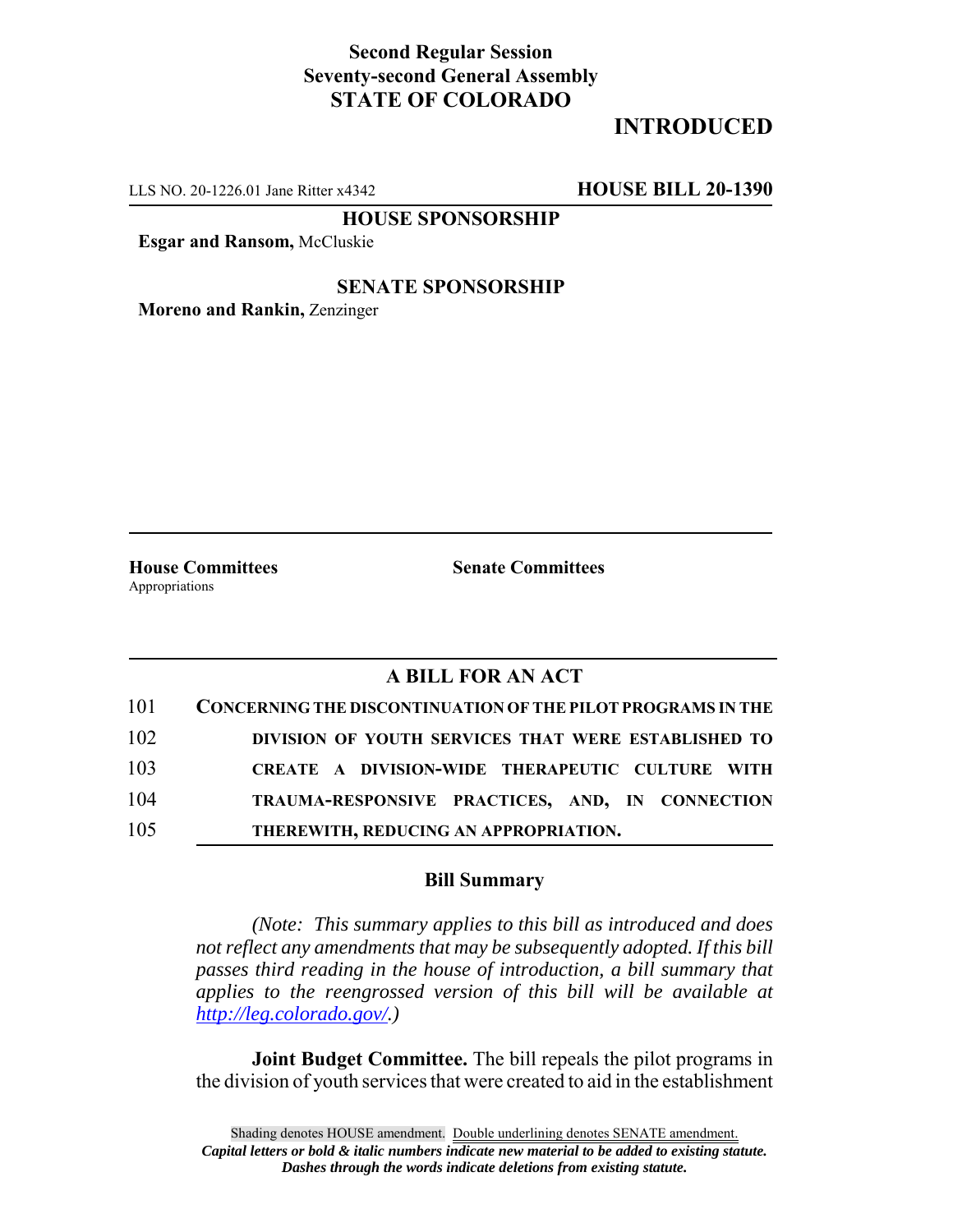of a division-wide therapeutic and rehabilitative culture, including the use of trauma-responsive principles and practices.

1 *Be it enacted by the General Assembly of the State of Colorado:* 2 **SECTION 1.** In Colorado Revised Statutes, 19-2-203, **repeal** (4) 3 as follows: 4 **19-2-203. Division of youth services - created - interagency** 5 **agreements - duties of administrators of facilities in connection with** 6 **voter registration and casting of ballots - reports.** (4) **Pilot programs** 7 **- fund created - repeal.** (a) **Legislative declaration.** The general 8 assembly finds that: 9 (I) Youths committed to the care of the division deserve to be 10 treated with respect and dignity, using a therapeutic approach delivered 11 in a treatment setting where social-emotional competencies are learned 12 and practiced by youths and staff; 13 (II) Because many youths committed to the care of the division 14 have experienced trauma, which may include physical and sexual abuse, 15 abandonment, violence in their homes or in their communities, or the loss 16 of a family member at a young age, the experience of a safe, humane, and 17 nurturing environment is necessary for youths to develop coping skills 18 and the ability to trust and form healthy relationships; 19 (III) Almost all youths committed to the division will return to the 20 community; 21 (IV) Youths in the division's care need treatment and tools that 22 prepare them to safely rejoin our communities; 23 (V) The environment in the division should be safe, secure, and 24 nonviolent to promote building trust and healthy relationships between 25 youths and staff and to allow youths to grow and mature responsibly;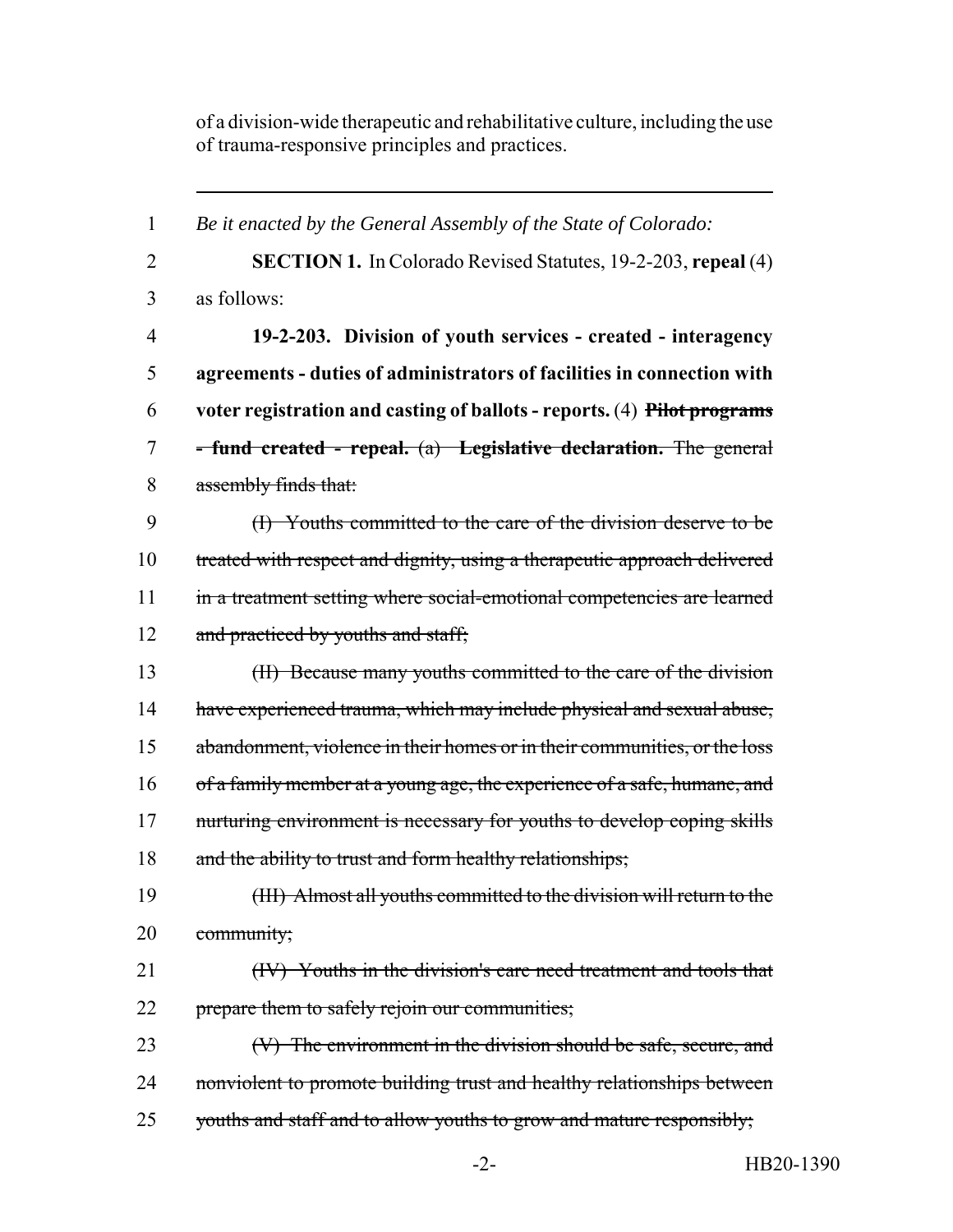(VI) Rates of violence against youths and staff in the division are 2 unacceptably high;

 (VII) Improvements can always be made in the division, which strives to have staff and youths engaged with respect and dignity and 5 create an environment that is safe for all;

 (VIII) Division staff have an extremely difficult job. They must respond daily to extremely troubled youths, including some who act out with violence. Even with appropriate staff response, some youths will need to be physically restrained.

10 (IX) Division staff want to help, and not hurt, youths;

 (X) Nonetheless, certain restraint practices used in youth corrections, including full-body restraints, the WRAP, solitary confinement, pressure-point or pain-compliance techniques, manipulating 14 nerves, mechanical restraints, and knee strikes to thighs, buttocks, and ribs are physically and psychologically harmful, destructive to relationship building, and inconsistent with the therapeutic, trauma-responsive, and non-violent environment the division is 18 committed to creating;

 (XI) Fundamental cultural change is needed at the division in 20 order to provide for the safety of youths and staff and to effectuate real 21 and lasting personal change for the youths in the division's care;

22 (XII) Division staff need additional tools and training to reduce 23 the use of physical restraints and to promote stronger, healthier 24 relationships with youths; and

 (XIII) Transparency and accountability regarding critical incidents, fights, assaults, restraints, and injuries that occur in division facilities are critical components of cultural change.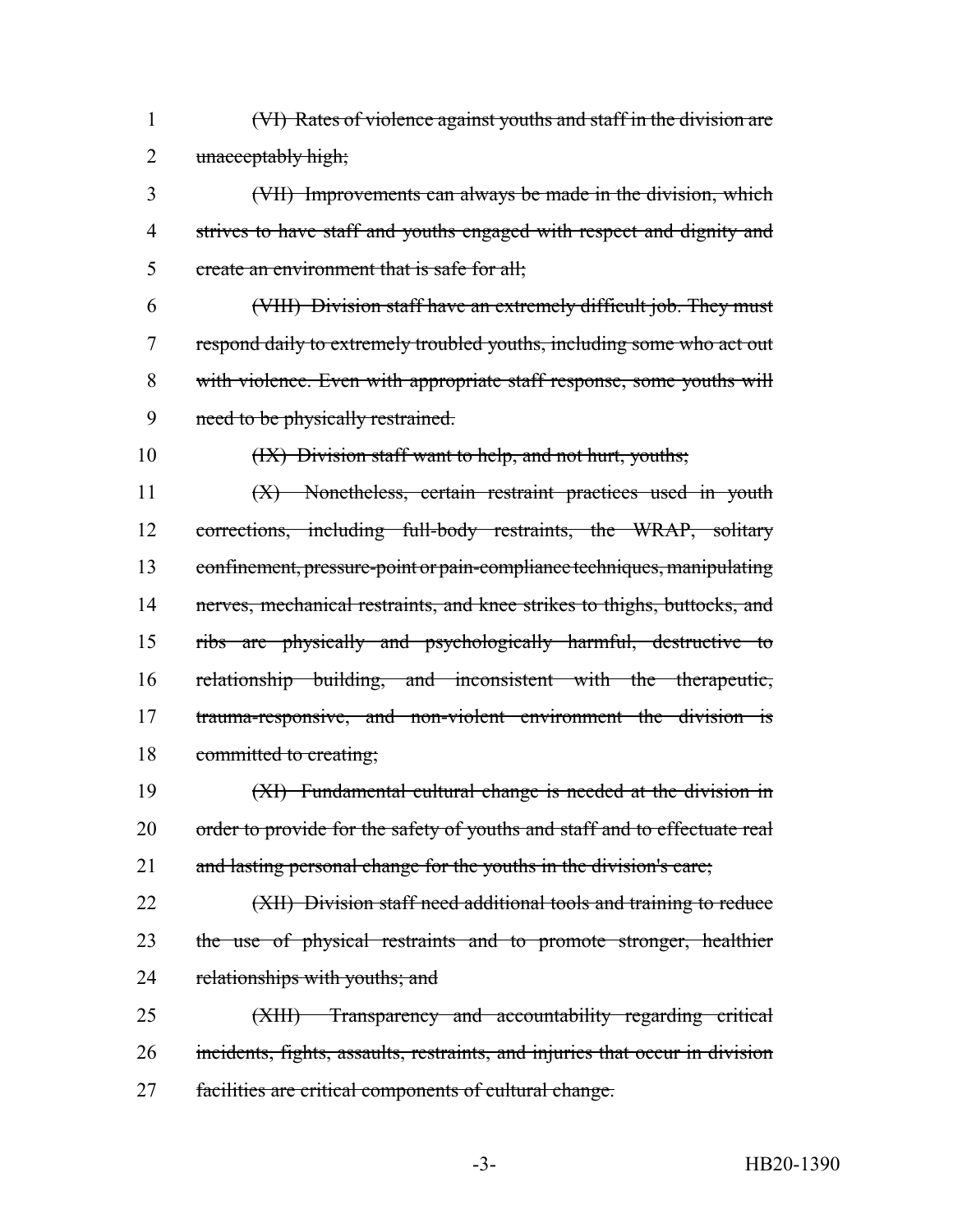(b) The division shall implement two pilot programs to aid in the establishment of a division-wide therapeutic and rehabilitative culture. The pilot programs will test the efficacy of a therapeutic group-treatment 4 approach and the ability of the division to keep youths and staff safe without the use of seclusion and mechanical restraints other than handcuffs. In administering the pilot programs, the division shall:

7 (I) Provide treatment to at least thirty-five youths committed to the 8 division's care, divided into groups of no more than fifteen. In selecting 9 youths to participate in the pilot programs, the division shall ensure that 10 the youths reflect a representative cross section of youths committed to 11 the division's care with respect to age and history of violence.

12 (II) Give hiring or transfer preference to staff who agree to work 13 as staff in the pilot program;

14 (III) Create teams of youths and staff by assigning each staff 15 member to a group of youths, to which group the staff member remains 16 assigned throughout the pilot programs;

17 (IV) Require staff assigned to the pilot programs to be trained as 18 youth specialists and have or acquire substantial knowledge of 19 rehabilitative treatment, de-escalation, adolescent behavior modification, 20 trauma, safety, and physical management techniques that do not harm 21 youths; assign no staff members to the pilot programs solely as security 22 staff; and maintain a ratio of staff to youths that meets or exceeds 23 nationally recognized standards and reflects best practices;

24 (V) Operate healthy, trauma-responsive organizational 25 environments as demonstrated through prosocial, safe, and non-violent 26 interaction by:

27 (A) Prioritizing the physical and psychological safety of youths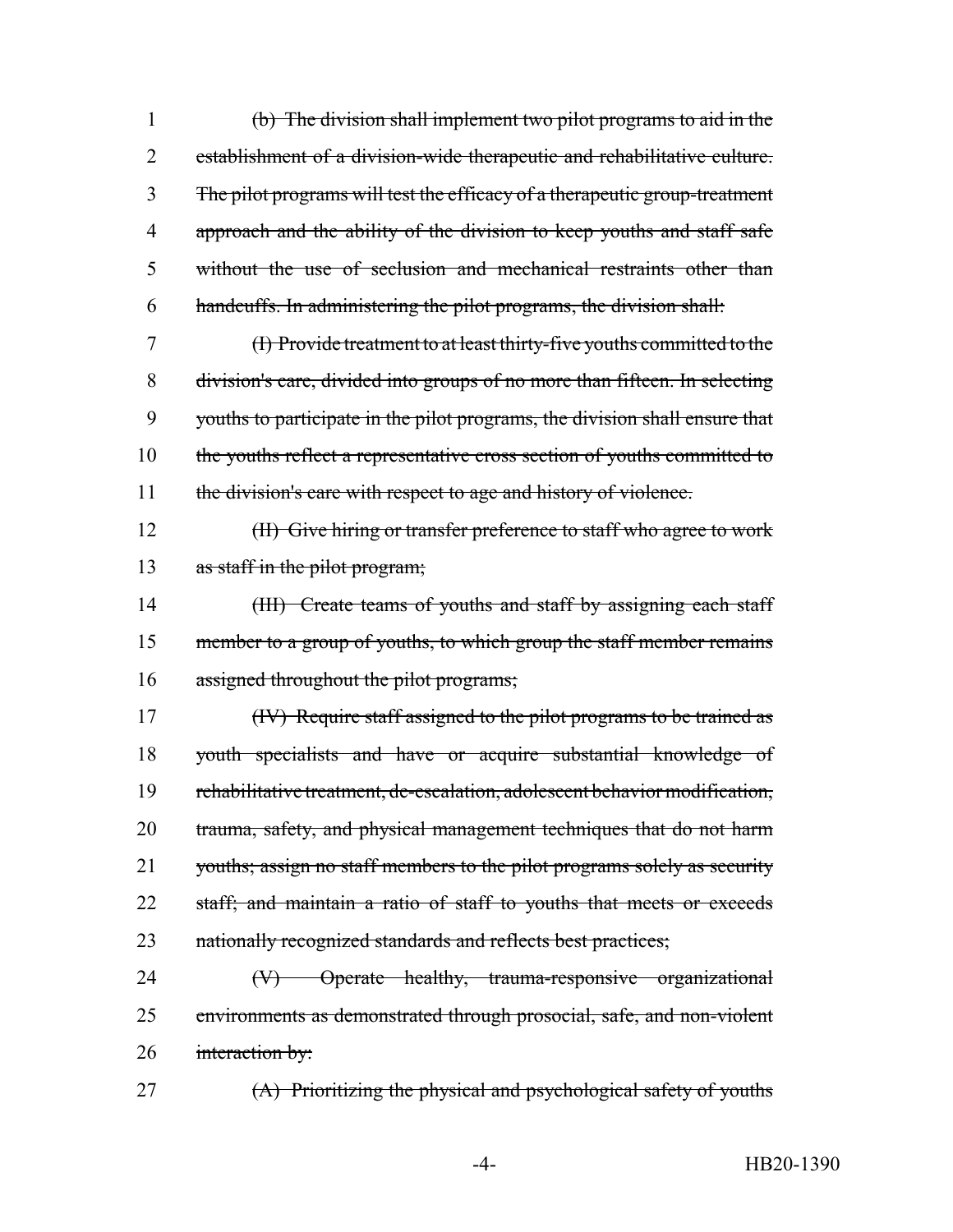1 and staff;

 (B) Meeting the basic needs of youths, which are food, clothing, shelter, emotional and physical safety, belonging, and family involvement;

 (C) Creating a humane environment for youths that is not institutional but is home-like, healthy, and therapeutic;

 (D) Holding youths in the least restrictive environment possible; (E) Emphasizing positive behavioral outcomes with the goal of helping youths to progress from behavioral compliance to internalized change;

 (F) Utilizing the small group process as a primary method of providing treatment services, where resolution of core issues and development of social-emotional competency can occur, youth behaviors 14 are viewed as having a cause, and determining the purpose of a behavior is essential to the treatment process;

 (G) To the extent possible, ensuring that each youth in the pilot 17 programs remains with his or her group and dedicated staff member during waking hours, except for specialized treatment or educational services;

 (H) Relying on de-escalation and relationship-building techniques 21 that help staff members avoid physical management and restraint;

22 (I) Not using restraint methods that physically harm youths, including striking youths, using mechanical restraints other than 24 handcuffs, and using pain-compliance or pressure-point techniques;

 (J) Prohibiting a youth from participating in the restraint of 26 another youth;

(K) Phasing out completely within the first year of each pilot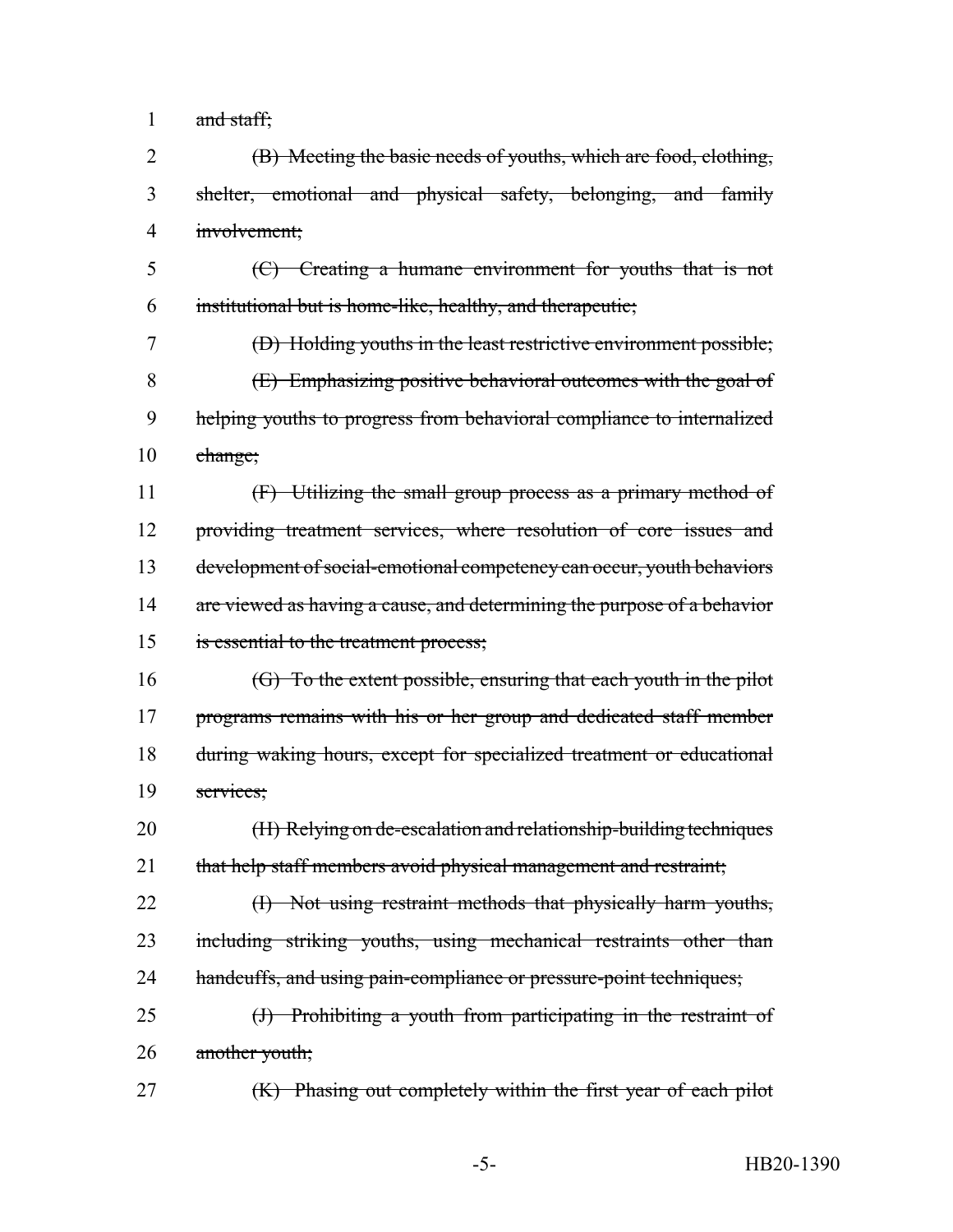1 program the practice of placing youths alone in a room or area behind a 2 locked door from which egress is prevented, except during sleeping 3 hours, and avoiding isolation of youths from their peers;

 (L) Integrating trauma-responsive principles and practices into all elements of programming and ensuring that all staff who work with youths are thoroughly trained to provide trauma-responsive care. For the purposes of this section, "trauma-responsive" care means care in which staff are trained to expect the presence of trauma in the youths being served, to recognize how staff response and organizational practices may 10 trigger painful memories and re-traumatize youths with trauma histories, 11 and to resist taking actions or using words that re-traumatize youths.

12 (M) Providing continuity of services and relationships through a 13 seamless case management system and assignment of a dedicated case 14 manager to each youth, which case manager serves as the primary 15 advocate for the youth and his or her family and works actively with both 16 throughout the pilot programs;

17 (N) Prioritizing family engagement; and

18 (O) Facilitating community engagement, consistent with 19 principles of restorative justice;

20 (VI) Contract through a competitive bid process with an 21 independent third party to facilitate, coach, and train staff and leadership 22 throughout the course of the pilot programs. The independent third party 23 must have expertise in systemic cultural transformation of a youth 24 correctional system from a punitive correctional culture to a rehabilitative 25 and therapeutic culture. The independent third party must have experience 26 training staff in providing relationship-based, group-centered, 27 trauma-responsive care and decreasing violence against youths and staff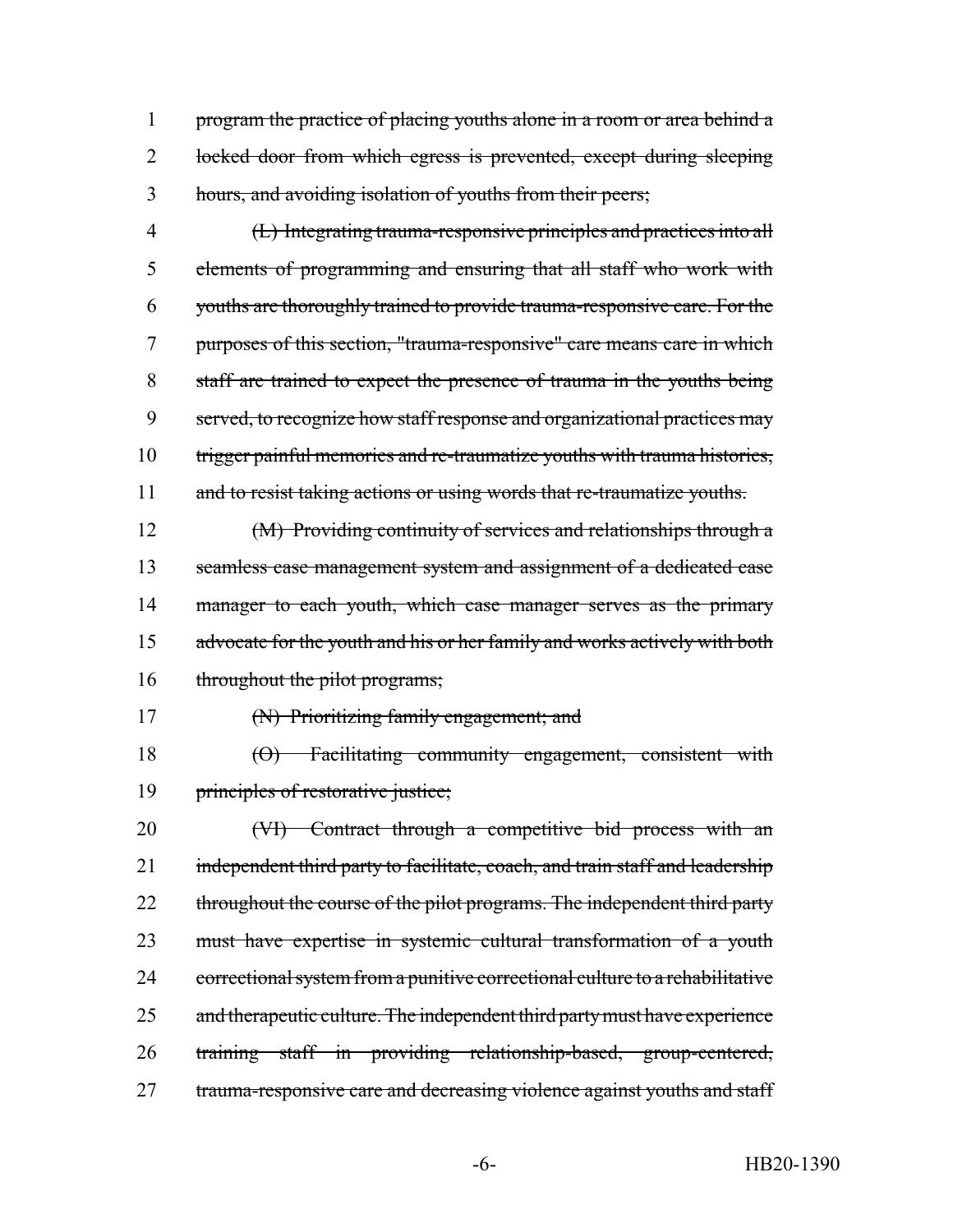in facilities. The independent third party shall assist with implementation of the pilot programs, provide training for staff working in the pilot programs, and provide at least one three-quarter-time to full-time consultant to provide on-the-ground mentorship, coaching, and training to pilot program staff members throughout the pilot programs. The consultant shall also provide training to the division's leadership 7 regarding the philosophies and techniques used in the pilot programs. On or before January 1, 2018, and continuing through June 30, 2020, the division shall begin working actively with the contracted independent third party to take the necessary steps to commence the first pilot program 11 as soon as possible, which must begin to serve youths no later than July  $1, 2018$ . As soon as possible, but no later than January 30, 2020, the division shall begin working with the second contracted independent third 14 party to commence the second pilot program, which must begin to serve youths no later than July 1, 2020.

16 (VII) (A) Contract through a competitive bid process with an 17 independent contractor other than one of the independent third parties 18 described in subsection (4)(b)(VI) of this section to evaluate the 19 effectiveness and outcome of the pilot programs. Prior to the start of each 20 pilot program, the division and the contractor shall work together to 21 identify the data points to be collected throughout the pilot programs, 22 which must include, but are not limited to, data concerning fights, assaults 23 on youths, assaults on staff, critical incidents, restraints, mechanical 24 restraints, seclusion, injuries to youths, injuries to staff, criminal charges 25 filed against youths or staff, grievances or complaints regarding abuse 26 that have been filed or sustained, staff absences, staff turnover, and youth 27 educational achievement. The division shall collect the data and make it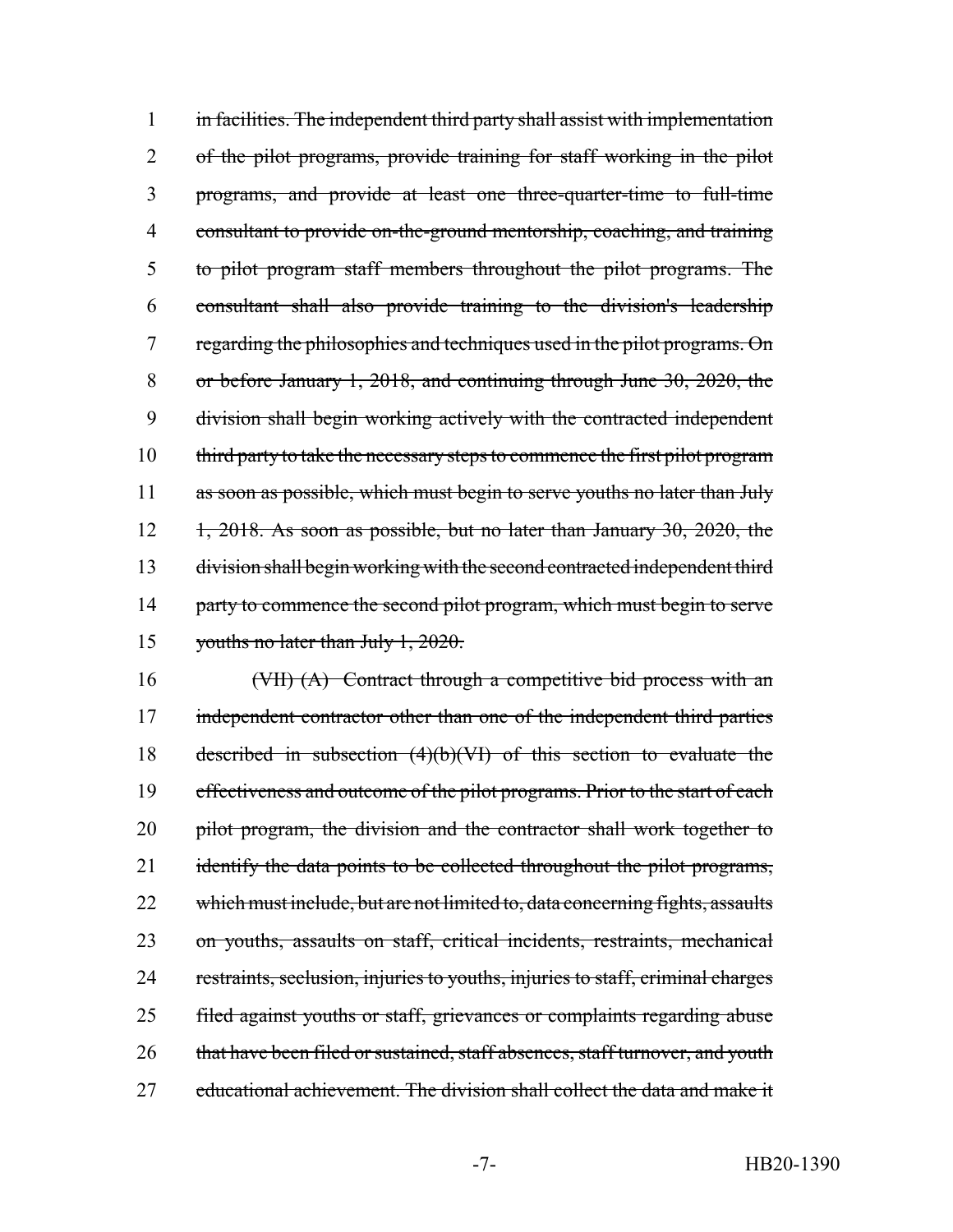1 available to the contractor at the contractor's request throughout the pilot 2 programs. For the purposes of this subsection  $(4)(b)(VII)$ , on or before 3 September 1, 2017, the division shall request proposals from candidates 4 for an evaluation of the first pilot program. The division shall require 5 each candidate to submit its proposal to the division on or before 6 November 1, 2017, and the division shall contract with a candidate on or 7 before December 1, 2017. Not later than October 1, 2019, the 8 independent contractor described in this subsection (4)(b)(VII) shall 9 assess the data provided by the division and complete a report evaluating 10 the effectiveness and outcomes of the first pilot program when compared 11 to one or more comparable populations of youths in the division. For the 12 purposes of this subsection  $(4)(b)(VII)$ , the division shall contract for an 13 evaluation of the effectiveness and outcomes of the first and second pilot 14 programs when compared to one or more comparable populations of 15 youths in the division to be completed no later than October 1, 2021. The 16 division shall provide the contractors all available data requested to 17 complete the reports.

18 (B) The independent contractors, at least in part, shall base their 19 evaluations of the effectiveness of the pilot programs upon whether they 20 reduce the number of fights, critical incidents, assaults on youths, assaults 21 on staff, injuries to youths, and injuries to staff when compared to 22 comparable populations of youths in the division, and whether they 23 reduce the number of physical managements and mechanical restraints 24 when compared to comparable populations of youths in the division.

25 (C) Not later than October 1, 2019, the first independent 26 contractor shall complete the report described in subsection  $27$  (4)(b)(VII)(A) of this section and submit it to the judiciary committees of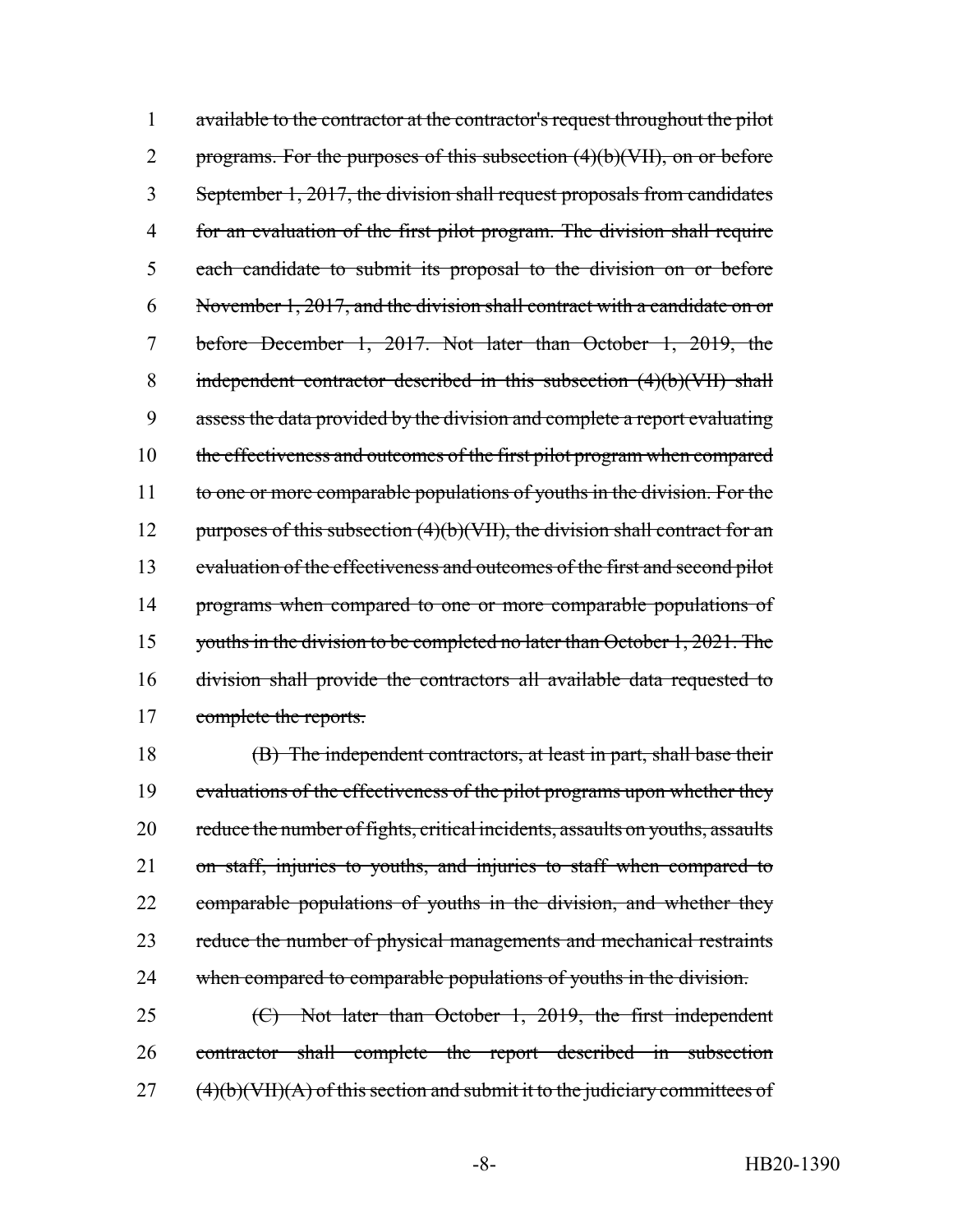1 the house of representatives and the senate, to the public heath care and 2 human services committee of the house of representatives, and to the 3 health and human services committee of the senate, or to any successor 4 committees.

 (D) Not later than October 1, 2021, the second independent contractor shall complete the report described in subsection (4)(b)(VII)(A) of this section and submit it to the judiciary committees of the house of representatives and the senate, to the public health care and human services committee of the house of representatives, and to the 10 health and human services committee of the senate, or to any successor committees.

 (VIII) Perform the necessary construction and renovation to create youth residences for the pilot programs that are home-like and 14 therapeutic, including home-like sleeping quarters and living and group meeting areas.

16 (c) (I) The division of youth services pilot program cash fund, 17 referred to in this subsection (4) as the "fund", is hereby created in the 18 state treasury. The fund consists of money credited to the fund pursuant 19 to subsection  $(4)(c)(IV)$  of this section and any other money that the 20 general assembly may appropriate or transfer to the fund.

21 (II) The state treasurer shall credit all interest and income derived 22 from the deposit and investment of money in the fund to the fund. Any 23 unexpended and unencumbered money remaining in the fund at the end 24 of a fiscal year remains in the fund and does not revert to the general  $25$  fund.

26 (III) Subject to annual appropriation by the general assembly, the 27 division may expend money from the fund for the purposes described in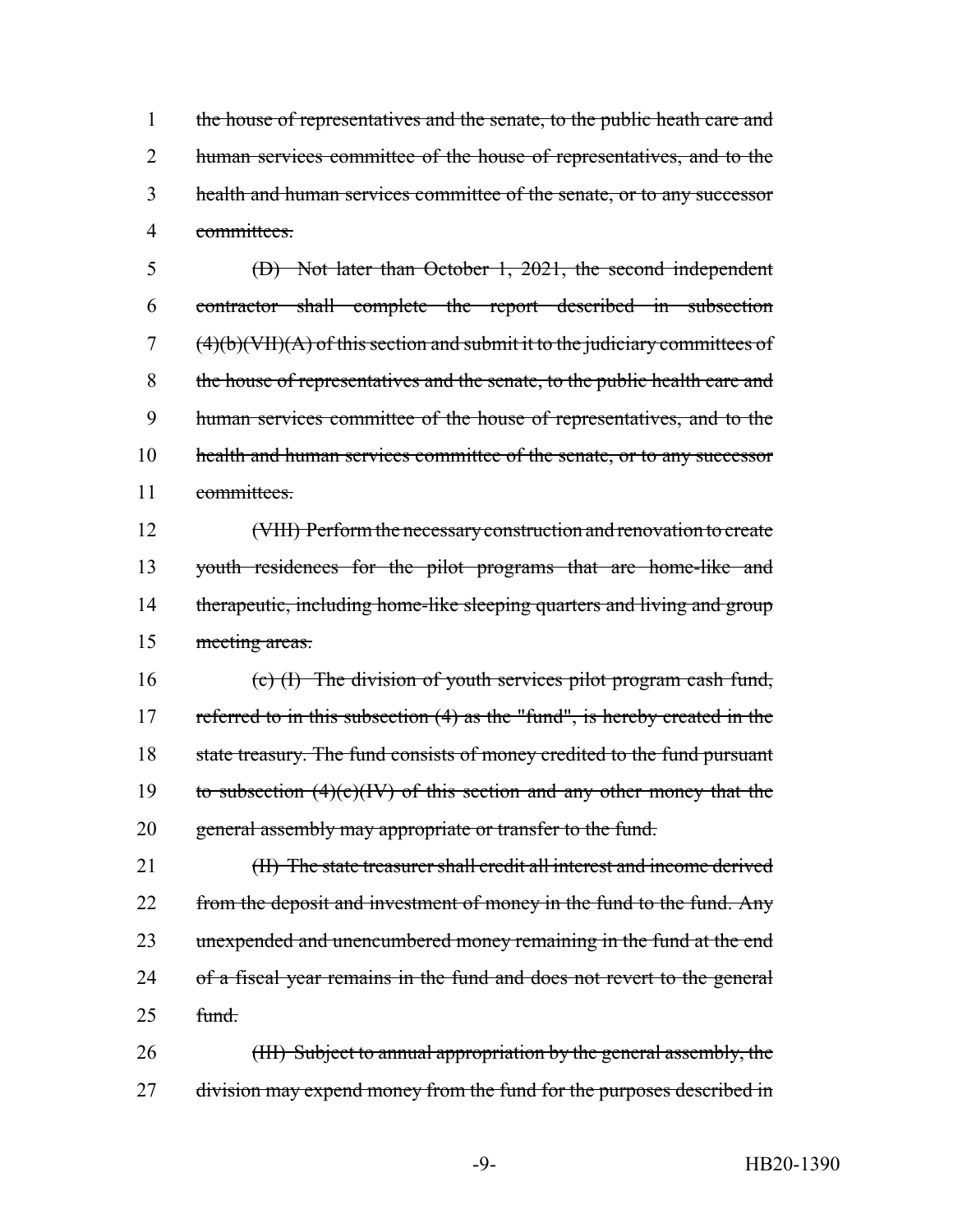1 this subsection  $(4)$ .

| $\overline{2}$ | (IV) The division may seek, accept, and expend gifts, grants, or          |
|----------------|---------------------------------------------------------------------------|
| 3              | donations from private or public sources for the purposes of this         |
| $\overline{4}$ | subsection (4). The division shall transmit all money received through    |
| 5              | gifts, grants, or donations to the state treasurer, who shall credit the  |
| 6              | money to the fund.                                                        |
| 7              | $(V)$ The state treasurer shall transfer all unexpended and               |
| 8              | unencumbered money in the fund on January 3, 2022, to the general fund.   |
| 9              | (d) This subsection $(4)$ is repealed, effective July 1, 2022.            |
| 10             | <b>SECTION 2.</b> In Colorado Revised Statutes, 24-75-402, repeal         |
| 11             | $(5)(mm)$ as follows:                                                     |
| 12             | 24-75-402. Cash funds - limit on uncommitted reserves -                   |
| 13             | reduction in the amount of fees - exclusions - repeal.                    |
| 14             | (5) Notwithstanding any provision of this section to the contrary, the    |
| 15             | following cash funds are excluded from the limitations specified in this  |
| 16             | section:                                                                  |
| 17             | (mm) The division of youth services pilot program cash fund               |
| 18             | created in section $19-2-203$ (4);                                        |
| 19             | <b>SECTION 3. Appropriation - adjustments to 2020 long bill.</b>          |
| 20             | (1) To implement this act, the general fund appropriations made in the    |
| 21             | annual general appropriation act for the 2020-21 state fiscal year to the |
| 22             | department of human services for use by the division of youth services    |
| 23             | are adjusted as follows:                                                  |
| 24             | (a) The appropriation for personal services related to institutional      |
| 25             | programs is decreased by \$406,545, and the related FTE is decreased by   |
| 26             | 4.0 FTE; and                                                              |
| 27             | The appropriation for operating expenses related to<br>(b)                |